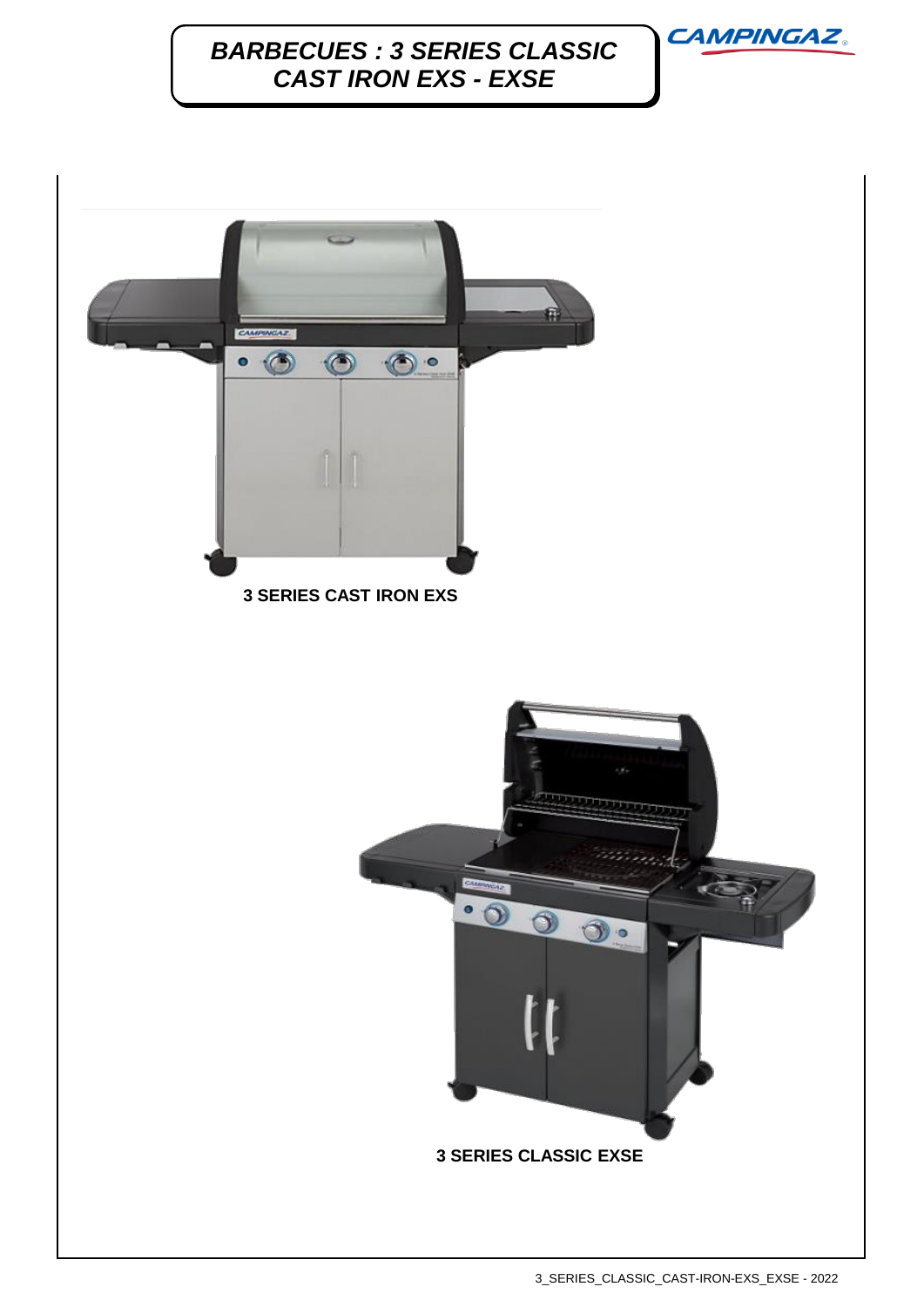

<sup>3</sup>\_SERIES\_CLASSIC\_CAST-IRON-EXS\_EXSE - 2022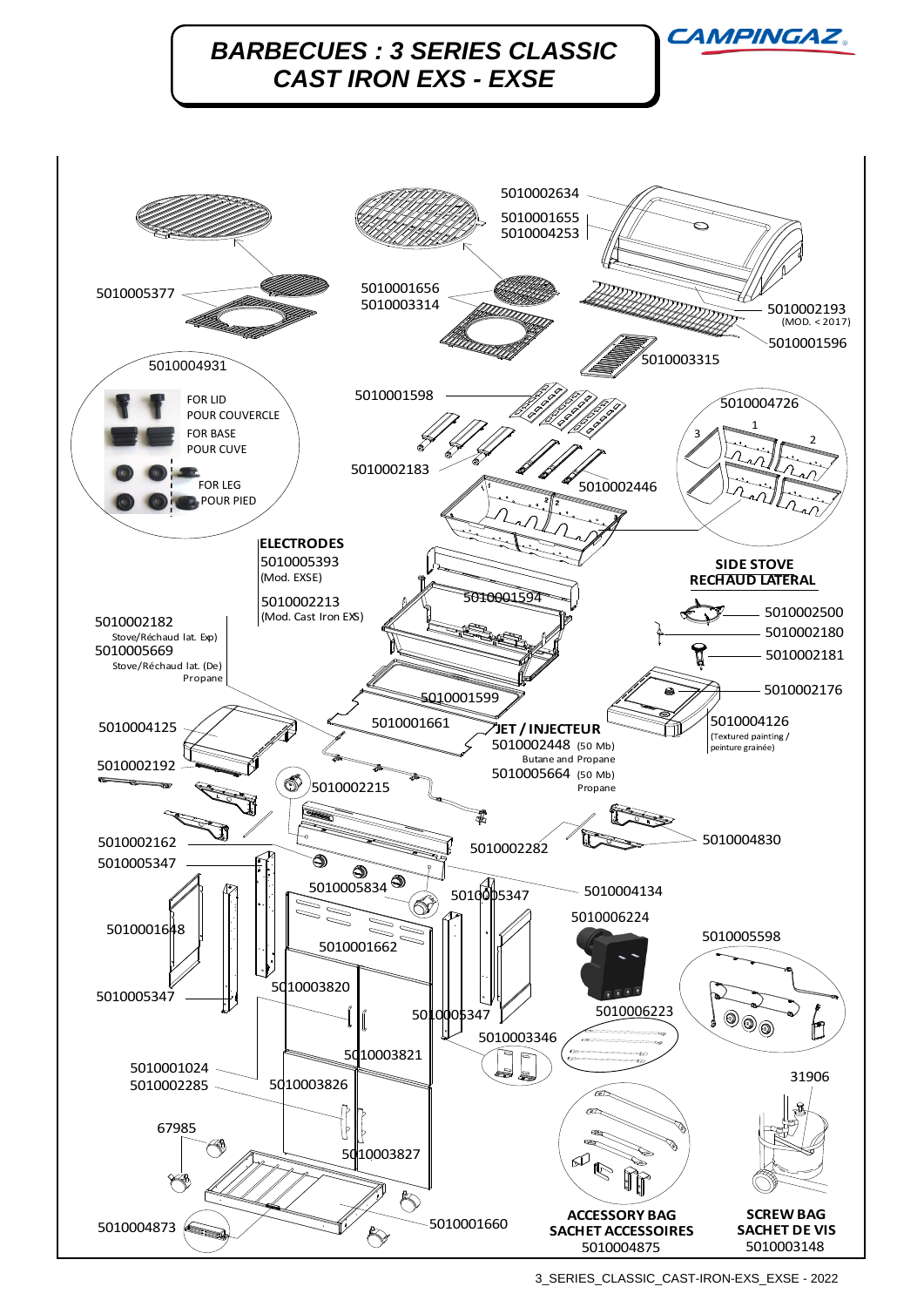## **BARBECUES: 3 SERIES CLASSIC CAST IRON EXS - EXSE**



### GERÄTE FÜR DEUTSCHLAND UND ÖSTERREICH **WARNUNG!**

Gasgrillgeräte für Deutschland und Österreich können mit zwei verschiedenen Gasleitungen ausgestattet sein: Butan und Propan (50 mbar) Propan (50 mbar)

Um die für den Grill passende Gasleitung zu finden, schauen Sie bitte auf den am Grill angebrachten Aufkleber, der das

Logo trägt.

In der mit DE. AT. überschriebenen Sektion auf dem Aufkleber (siehe Bilder unten) finden Sie die Version der Gasleitung.

#### MODELS FOR GERMANY AND AUSTRIA **WARNING!**

A barbecue used in Germany and Austria is using one of 2 types of gas pipe: Butane and Propane (50 Mbar)

Propane (50 Mbar)



To find out the type of gas pipe used by a barbecue, see the CE sticker containing the  $000$ In the DE. AT. part of the CE label (see pictures below), you will find the type of gas pipe used.

#### MODELES DESTINES A L'ALLEMAGNE ET L'AUTRICHE **ATTENTION!**

Un barbecue destiné a l'Allemagne et l'Autriche utilise un des 2 types de tubulure gaz :

Butane et propane à 50 mbar

Propane à 50 mbar Pour reconnaitre le type de tubulure gaz utilisé, consulter l'étiquette CE reconnaissable par le logo



Dans la partie DE. AT. de l'étiquette CE (voir les schémas ci-dessous), le type de tubulure gaz est indiqué.

Gasleitung nur für Propan - Propane gas pipe only - Tubulure gaz n'utilisant que le Propane



Gasleitung für Butan und Propan - Butane and Propane gas pipe - Tubulure gaz utilisant le Butane et le Propane

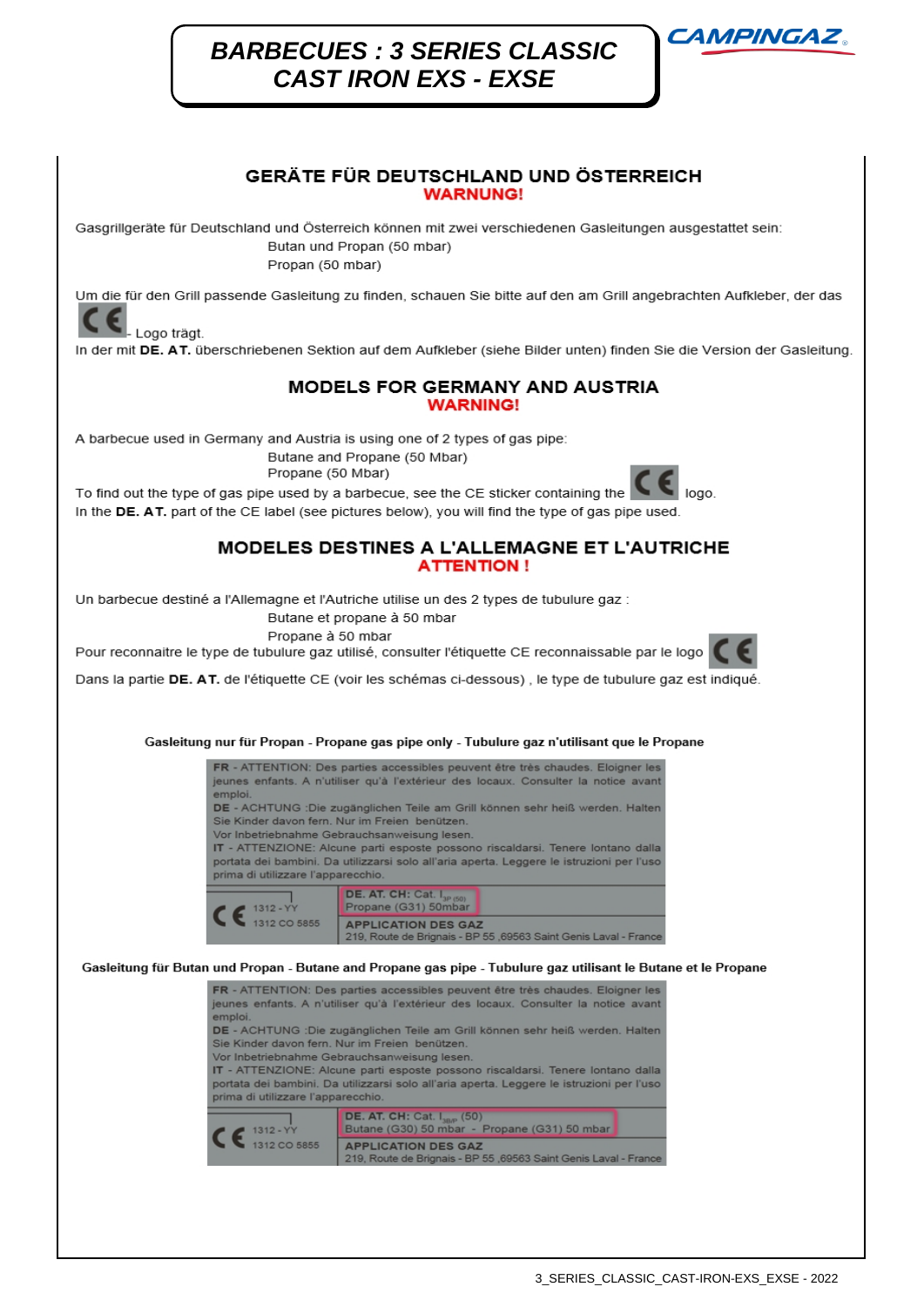**CAMPINGAZ.** 

# *BARBECUES : 3 SERIES CLASSIC CAST IRON EXS - EXSE*

| <b>SPARE</b><br><b>PARTS REF.</b> | <b>POINTS</b> | <b>EN DESCRIPTIONS</b>                                                     | <b>FR DESCRIPTIONS</b>                                                   | SERIES CAST IRON EXS<br>S | EXSE<br>CLASSIC<br><b>SERIES</b><br>S |
|-----------------------------------|---------------|----------------------------------------------------------------------------|--------------------------------------------------------------------------|---------------------------|---------------------------------------|
| 31906                             | 30            | <b>CYLINDER STRAP</b>                                                      | SANGLE BOUTEILLE                                                         | X                         | X                                     |
| 67985                             | 90            | SET OF WHEELS (x2)                                                         | <b>ENSEMBLE ROUES (x2)</b>                                               | X                         | X                                     |
| 5010001024                        | 40            | HANDLE / USTENSIL HOLDER                                                   | POIGNEE / PORTE USTENSILE                                                | X                         |                                       |
| 5010001594                        | 240           | <b>BASE FRAME + WINDSHIELD</b>                                             | CADRE SUPPORT DE CUVE + PAREVENT                                         | X                         | X                                     |
| 5010001596                        | 80            | <b>WARMING GRID</b>                                                        | <b>GRILLE DE MIJOTAGE</b>                                                | X                         | X                                     |
| 5010001598                        | 100           | STEEL HEAT DIFFUSER (x1)                                                   | DIFFUSEUR DE CHALEUR ACIER (x1)                                          | X                         | X                                     |
| 5010001599                        | 50            | <b>GREASE PLATE</b>                                                        | PLATEAU RAMASSE GRAISSE                                                  | X                         | X                                     |
| 5010001648                        | 60            | LEFT OR RIGHT SIDE PANEL (DARK GREY)                                       | PANNEAU LATERAL GAUCHE OU DROITE (GRIS<br>FONCE)                         | X                         | <b>X</b>                              |
| 5010001655                        | 650           | <b>ENAMELLED LID WITH THERMOMETER - LIGHT</b><br><b>GREY</b>               | COUVERCLE EMAILLE AVEC THERMOMETRE -<br><b>GRIS CLAIR</b>                | X                         |                                       |
| 5010001656                        | 270           | ENAMELLED CAST IRON COOKING GRID<br>(FRAME + CIRCLE) - SHINY               | GRILLE DE CUISSON FONTE EMAILLEE (CADRE<br>+ CERCLE) - BRILLANTE         | X                         |                                       |
| 5010001660                        | 200           | CHASSIS (MOD. BEFORE 2019)                                                 | CHASSIS (MOD. AVANT 2019)                                                | X                         | X                                     |
| 5010001661                        | 60            | <b>HEAT SHIELD</b>                                                         | <b>PARE CHALEUR</b>                                                      | X                         | X                                     |
| 5010001662                        | 90            | <b>REAR PANEL</b>                                                          | PANNEAU ARRIERE                                                          | X                         | X                                     |
| 5010002162                        | 70            | KNOB (x2)                                                                  | VOLANT (x2)                                                              | X                         | X                                     |
| 5010002176                        | 40            | KIT OF 2 KNOBS FOR SIDE STOVE                                              | KIT DE 2 VOLANTS POUR RECHAUD LATERAL                                    | X                         | X                                     |
| 5010002180                        | 40            | ELECTRODE FOR SIDE STOVE                                                   | ELECTRODE RECHAUD LATERAL                                                | X                         | X                                     |
| 5010002181                        | 50            | SIDE STOVE BURNER                                                          | BRULEUR POUR RECHAUD LATERAL                                             | X                         | X                                     |
| 5010002182                        | 240           | STOVE GAS PIPE 28Mb (Export)                                               | TUBULURE RECHAUD 28Mb (Export)                                           | X                         |                                       |
| 5010002183                        | 120           | CAST IRON BURNER 28Mb                                                      | <b>BRULEUR FONTE 28Mb</b>                                                | X                         |                                       |
| 5010002192                        | 40            | <b>USTENSIL HOOK</b>                                                       | PORTE USTENSILES                                                         | $\boldsymbol{\mathsf{x}}$ | X                                     |
| 5010002193                        | 70            | STAINLESS STEEL HANDLE + INSULATING +<br>ENDS (MODELS BEFORE 2017)         | POIGNEE INOX + ISOLANT + EMBOUTS<br>(MODELES AVANT 2017)                 | $\pmb{\chi}$              | X                                     |
| 5010002213                        | 60            | ELECTRODE + HOUSING (FOR CAST IRON<br>BURNER) - LONG WIRE (FLAT CONNECTOR) | ELECTRODE + SUPPORT (POUR BRULEUR<br>FONTE) - FIL LONG (CONNECTEUR PLAT) | X                         |                                       |
| 5010002215                        | 220           | <b>BACKLIGHTING SYSTEM</b>                                                 | SYSTEME RETRO-ECLAIRAGE                                                  | x                         | X                                     |
| 5010002282                        | 30            | REINFORCEMENT WIRE SIDE SHELF                                              | FIL RENFORT ETAGERE                                                      | X                         | x                                     |
| 5010002285                        | 50            | DOOR HANDLE                                                                | POIGNEE DE PORTE                                                         |                           | x                                     |
| 5010002446                        | 110           | STAINLESS STEEL BURNER 50Mb                                                | <b>BRULEUR INOX 50Mb</b>                                                 |                           | X                                     |
| 5010002448                        | 30            | JET 50Mb - FOR BUTANE AND PROPANE GAS<br><b>PIPE</b>                       | INJECTEUR 50Mb - POUR TUBULURE GAZ<br><b>BUTANE ET PROPANE</b>           |                           | X                                     |
| 5010002500                        | 50            | SIDE STOVE PAN SUPPORT                                                     | SUPPORT DE CASSEROLE RECHAUD LATERAL                                     | X                         | x                                     |
| 5010002634                        | 50            | THERMOMETER WITH BEZEL                                                     | THERMOMETRE AVEC COUPELLE                                                | X                         | X                                     |
| 5010003148                        | 60            | <b>SCREW BAG</b>                                                           | SACHET DE VIS                                                            | X                         | <b>X</b>                              |
| 5010003314                        | 220           | ENAMELLED CAST IRON COOKING GRID<br>(FRAME + CIRCLE) - MATTE               | GRILLE DE CUISSON FONTE EMAILLEE (CADRE<br>+ CERCLE) - MATE              | X                         |                                       |
| 5010003315                        | 200           | REVERSIBLE SMALL ENAMELLED CAST IRON<br>COOKING GRIDDLE - MATTE            | PETITE PLAQUE DE CUISSON FONTE<br>REVERSIBLE EMAILLEE - MATE             | X                         | x                                     |
| 5010003346                        | 40            | AXLE SUPPORTS FOR DOORS (MOD. 2016 AND<br>AFTER) + 2 CHASSIS SQUARES       | SUPPORTS AXE PORTES (MOD. A PARTIR DE<br>2016) + 2 EQUERRES CHASSIS      | X                         | <b>X</b>                              |
| 5010003820                        | 110           | LEFT DOOR WITHOUT HANDLE (LIGHT GREY)                                      | PORTE GAUCHE SANS POIGNEE (GRIS CLAIR)                                   | X                         |                                       |
| 5010003821                        | 110           | RIGHT DOOR WITHOUT HANDLE (LIGHT GREY)                                     | PORTE DROITE SANS POIGNEE (GRIS CLAIR)                                   | X                         |                                       |
| 5010003826                        | 110           | LEFT DOOR WITHOUT HANDLE (DARK GREY)                                       | PORTE GAUCHE SANS POIGNEE (GRIS FONCE)                                   |                           | x                                     |
| 5010003827                        | 110           | RIGHT DOOR WITHOUT HANDLE (DARK GREY)                                      | PORTE DROITE SANS POIGNEE (GRIS FONCE)                                   |                           | X                                     |
| 5010004125                        | 190           | LEFT OR RIGHT SIDE TABLE WITH USTENSIL<br>HOOK - TEXTURED DARK GREY        | ETAGERE GAUCHE OU DROITE AVEC PORTE<br>USTENSILES - GRAINE GRIS FONCE    | X                         | X.                                    |